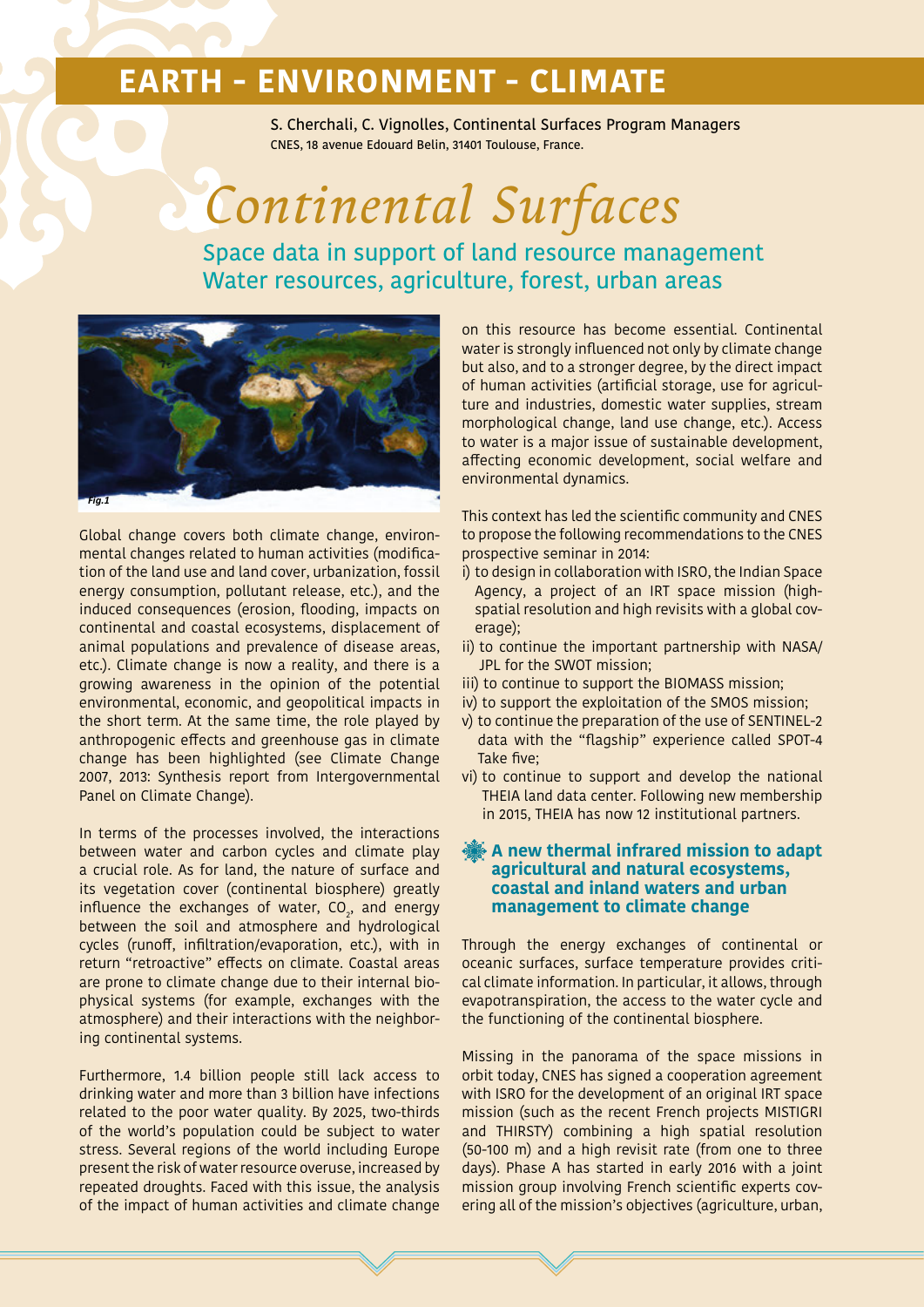

*Continental Surfaces*

coastal and inland waters). A seminar on space contribution for the management of water resources is planned in the first quarter of 2017.

### **SWOT – new measures for the overall quantification of continental water bodies**

NASA and CNES are proposing, with the SWOT mission, to use interferometry techniques in Ka-band to make measurements with a wide swath (120 km) and an increased resolution (in the order of 10 m with the high resolution mode). SWOT will provide a global inventory of all terrestrial surface water bodies whose surface area exceeds 250 m × 250 m (lakes, reservoirs, wetlands) and rivers whose width exceeds 100 m. SWOT will allow the access to global storage change in terrestrial surface water bodies as well as the estimation of the global change in river discharge, both at sub-monthly, seasonal, and annual time scales.

In 2015, key steps have been achieved: i) the selection of an international scientific team ii) NASA is now in development phase (Phase C) and CNES should decide Phase C in July 2016. Moreover, as part of the SWOT Downstream Preparatory Program, France – through the CLS and LEGOS – has been selected to coordinate the work package relating to water and snow of the Land Monitoring Copernicus service in order to produce surface water height in lakes and rivers from the LEGOS Hydroweb database which has been industrialized. A downstream ecosystem with the AFD and OIEAU (Office International de l'Eau) is built around the Congo basin with CICOS (Commission Internationale du Bassin Congo Oubanghi Sangha) involving scientific laboratories, industry and CNES. This union should provide new measures and hydrological monitoring tools to basin organizations.

### **BIOMASS – a look at our forests to monitor and measure biomass from space**

The BIOMASS mission (7th ESA Earth Explorer Core Mission) was selected on February 18, 2015, and planned for launch in 2021. The P-band SAR mission will provide global maps of forest biomass and height (at 200 m resolution) and forest disturbance (at 50 m resolution) every six months to reduce the major uncertainties in carbon fluxes linked to land use change, forest degradation and regrowth, to provide support for international agreements (UNFCC and REDD+), to infer landscape carbon dynamics and supporting predictions, to initialize and test the land component of Earth system models, and to provide key information on forest resources, ecosystem services, biodiversity, and conservation.

## **THEIA Land data center and SENTINEL-2**

With the decision to launch the VENµS project, in 2004, CNES began helping the French and European user community get ready for the arrival of SENTINEL-2 (S2). CNES was deeply involved in SENTINEL-2 image quality and Level 1 processing and developed a very efficient and robust level 2A (L2A) product (atmospheric correction and cloud masks) included in the MACCS processor. As of 2008, we have begun to distribute L2A time series of S2-like images to users (based on the FORMOSAT-2 and LANDSAT satellites) so that they start learning how to use the time series. Later on, with the SPOT-4 & 5 (TAKE 5) experiments managed by CNES with help from ESA, S2-like time series were distributed to almost 1 000 users in 2013 and 2015. Six years of LANDSAT (5, 7, 8) L2A data over France are also available and are already used by 150 users.

The new THEIA Land data Center, set-up by nine French public organizations, was responsible for these productions and distributions. THEIA is also about to release the first L2A products from SENTINEL-2A, to be produced on a routine and near real-time basis for 5.4 M km². These zones were selected through a call for proposals open to the French public user community. This production is done using the MACCS software. This software is also the core of the MACCS-ATCOR Joint Algorithm, proposed by CNES and DLR to ESA for a global production of SENTINEL-2 data.

Meanwhile, in the THEIA framework, large algorithm development efforts were undertaken to develop fully automatic procedures to provide higher level products. The first two of these products will be issued at the end of 2016 with the first year of SENTINEL-2 data, to deliver snow cover maps and fully automatic land cover maps over France with 20 classes at 20-meter resolution. Some other methods initially developed within the THEIA framework, such as monthly composites, crop masks and biophysical variables have been implemented into the ESA SENTINEL-2 for Agriculture project.



**Fig. 1:** Used to provide accurate measurements of the main characteristics of Earth's vegetation cover, the Vegetation instrument on board Spot-4 and Spot-5 is part of the European Vegetation program. © CNES/ made by UCL

**Cosper 2016** 

77

**Fig. 2:** Areal view of a river. © Thinkstock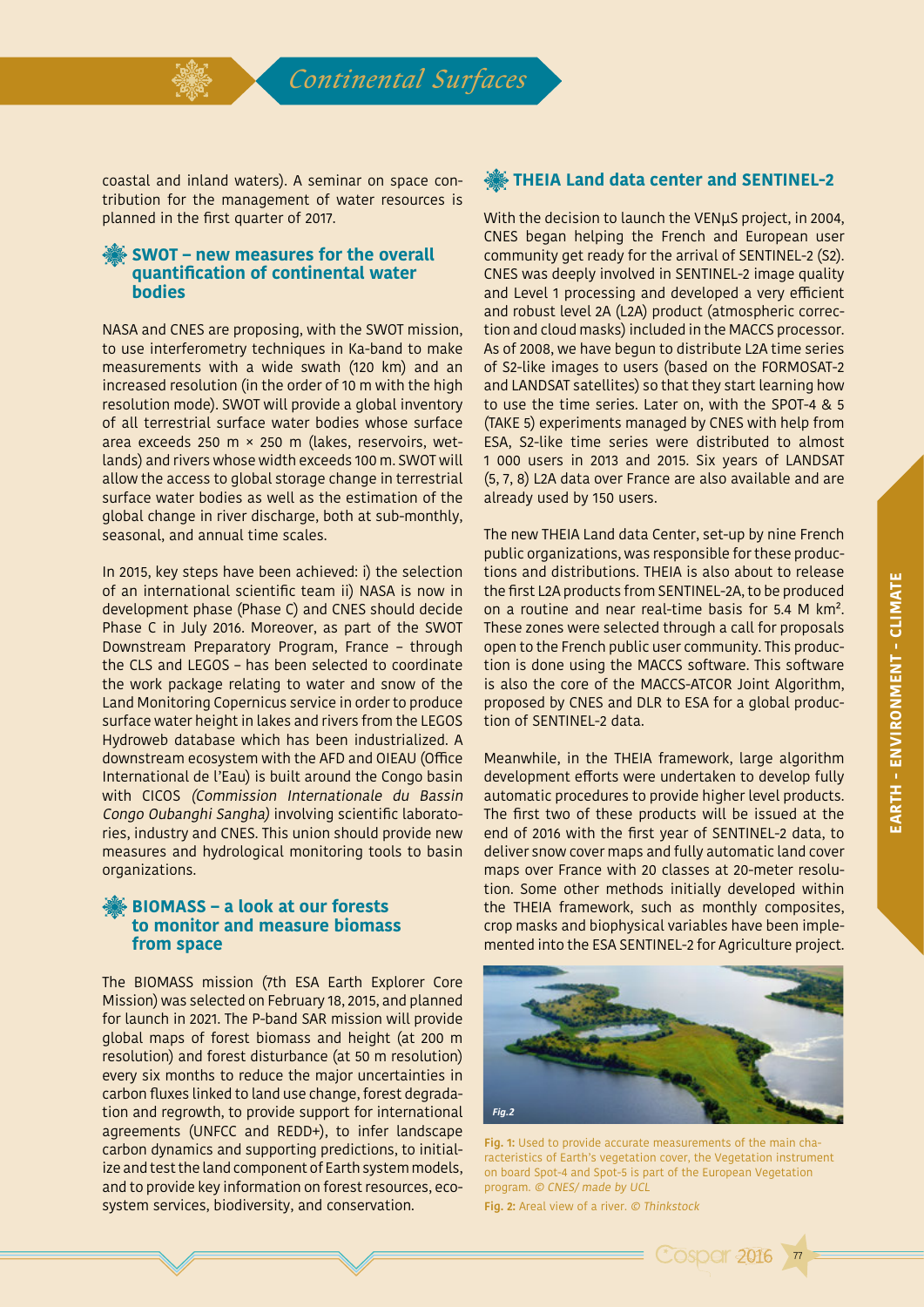J.-P. Lagouarde<sup>1</sup> and Y. Kerr<sup>2</sup>

(1) Interactions Sol Plante Atmosphère, INRA.

(2) Centre d'études spatiales de la biosphère, CNES, CNRS, IRD, Université Paul Sabatier de Toulouse.

# *Continental Surfaces*

# Contribution of space measurements in the description and monitoring of the water cycle

Water is a key factor in the integrated functioning of the critical zone and continental surfaces. Monitoring energy and water budgets at all levels thanks to surface temperature is essential to understanding the interdependent processes induced by environmental (climate change) and human constraints (population growth, resource depletion, land pressure, increasing water consumption, etc.) and ultimately meet societal challenges (food security, water management, maintenance of biodiversity, hydrological risks, etc.).

Several complementary recent or projected assignments aim to provide water cycle variables: evapotranspiration using thermal data, surface moisture using microwaves, free surface water heights using altimetry.

SMOS provides soil moisture based on surface moisture measurements [1]. Used in conjunction with thermal power, it gives access to the latent heat flux and the key variables of surface function, monitors large-scale crop stress, and ultimately provides critical information for resource management. Via drought indexes, the SMOS root-zone water content (Fig. 1) provides data on the water available to plants and anticipates fine-scale stress with the TIR (Thermal Infrared). Combined with information on vegetation water content – obtained using L-band radiometry, for example – this information is used to build yield forecasting indicators. Soil moisture data can also be used for risk prediction, flood and basin water budget monitoring. [2] The first results are very promising. However, the need to access fine scales – the agricultural parcel – to ensure a continuous monitoring faces differences in the resolution or revisit rate of the various systems, and significant work on the disaggregation process [3] was required to overcome these issues.

In the thermal infrared, the scientific community still faces the dilemma of spatial resolution and revisit frequency: to date, no system offers both characteristics simultaneously. In France, the development of such a mission has resulted in several CNES projects including MISTIGRI [4] or THIRSTY in partnership with JPL/NASA. This cooperation involves many laboratories and continues today with India with the CNES-ISRO agreement. The mission's main scientific goals involve (i) monitoring the water balance and stress of terrestrial ecosystems, (ii) coastal and inland water functioning, and (iii) monitoring urban microclimates. The mission requirements are defined by original experimental and digital studies involving angular effects, the impact of atmospheric turbulence on measurement accuracy, spectral band definition, time of pass, etc. An algorithm for mapping and assessing EVASPA evapotranspiration [5] is being tested (Fig. 2). Basic specifications are a 50-80-meter resolution, a minimum of three channels in the TIR and three channels in the VNIR (Visible and Near-Infrared ), with revisit times of one to three days. The space mission will be associated with a ground-based calibration and validation site network for operating methodology, TIR data and product testing.

In the microwave domain, the spatial resolution of systems such as SMOS and SMAP remains too coarse for agricultural applications. Two approaches have been adopted to overcome this constraint. The first is based on complementary systems to circumvent space-time sampling limitations. Taking the example of surface moisture, a concept combining an accurate moisture measurement (radiometry) and spatial variation measurement of moisture (radar) can be used. Other similar initiatives bypass revisit time differences using the disaggregation scheme obtained at a given date in all intermediate lowresolution data until the next high-resolution acquisition. The second approach consists in using surface evaporation efficiency to disaggregate passive microwave moisture via leaf area index measurements (cover rate) thanks to short-wavelength optical data coupled with surface temperature (thermal infrared); both are obtained with high spatial (SENTINEL, SPOT, ASTER, etc.) and sometimes high temporal (MODIS) resolutions. Therefore, the concept of a TIR high-resolution/high-revisit mission (e.g. MISTIGRI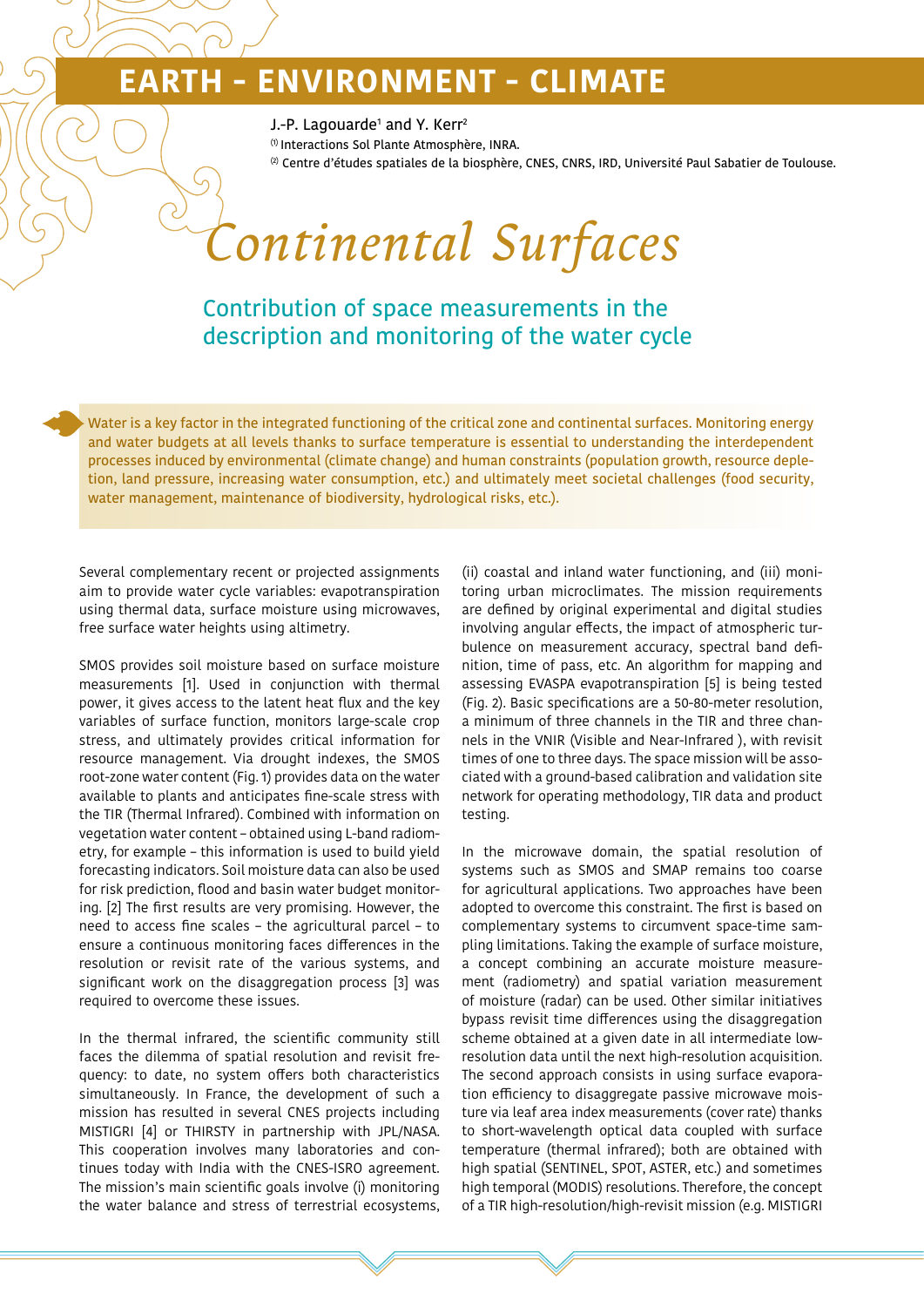

*Fig.2*

and THIRSTY) fills a significant gap. These approaches have been validated at the scientific level and applied in the irrigation water management project in Catalonia, among others.

Significant progress in water cycle monitoring across a wide range of scales is expected from the exploitation of combined observations provided by multiple satellite sensors now available. Rainfall monitoring is crucial in arid regions, but this issue is poorly covered by TRMM-type sensors owing to surface complexity and to the atmospheric phenomena involved (with a standard error ranging from 100 to 300% according to sites and approaches). It has been demonstrated that estimates could be greatly improved by assimilating SMOS data to TRMM data. In large catchments or water surfaces with temporal variations (flooded areas, lakes, marshes, etc.), it is essential to complement water surface estimates obtained at high temporal repetition (e.g. with SMOS) with information obtained at lower frequency (due to clouds) but finer scale

(in the optical domain). Another promising approach aims to combine surface data with altimeter data (JASON, and later, SWOT) to estimate volume variations.

#### **REFERENCES**

[1] Kerr Y, et al. (2016), Overview of SMOS Performance in Terms of Global Soil Moisture Monitoring After Six Years in Operation, Rem. Sens. Environ., **37**, in press.

[2] Jarlan, L., et al. (2015), Remote Sensing of Water Resources in Semi-Arid Mediterranean Areas: the joint international laboratory TREMA, Int. J. Remote Sens., **36** (19-20), 4879-4917.

[3] Merlin O, et al. (2013), Self-calibrated evaporation-based disaggregation of SMOS soil moisture: An evaluation study at 3km and 100m resolution in Catalunya, Spain, Remote Sens. Environ. **130**, 25-38.

[4] Lagouarde, J.-P., et al. (2013), The MISTIGRI thermal infrared project: scientific objectives and mission specifications, Int. J. Remote Sens., **34** (9-10), 3437-3466.

[5] Gallego-Elvira B., et al. (2013), EVASPA (EVapotranspiration Assessment from SPAce) tool: an overview, Procedia Environmental Sciences, **19**, 303-310 doi: 10.1016/j.proenv.2013.06.035

**Cospar 2016** 

79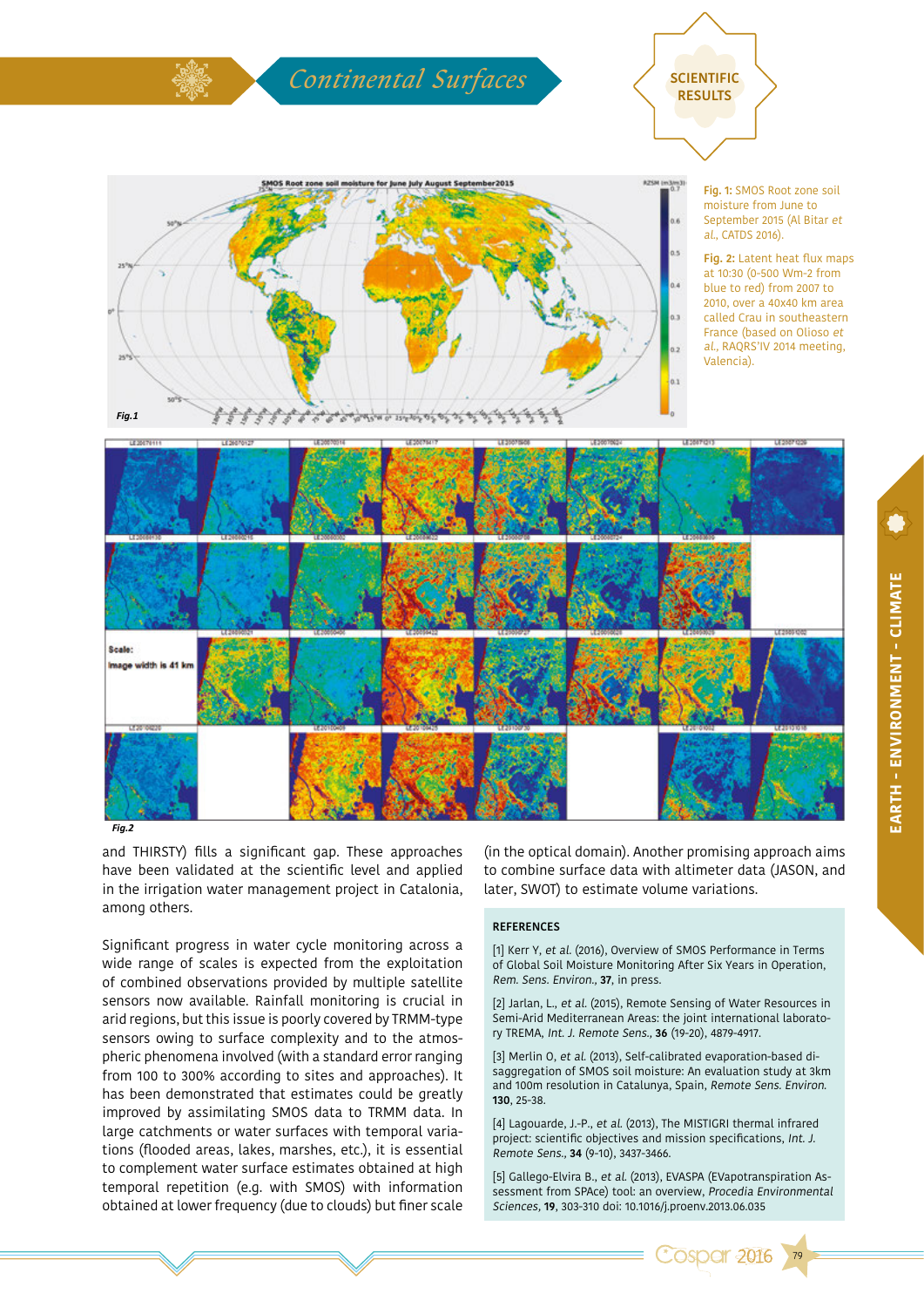N. Baghdadi<sup>1</sup>, I. Fayad<sup>1</sup>, T. Le Toan<sup>2</sup>, D. Ho Tong Minh<sup>1</sup> 1 IRSTEA, UMR TETIS, 500 rue François Breton, 34093 Montpellier Cedex 5, France. 2 UMR CESBIO, 18 avenue Edouard Belin, 31401 Toulouse, France.

# *Continental Surfaces*

## Above-ground biomass mapping in French Guiana using remote sensing and environmental data

Mapping forest aboveground biomass (AGB) is becoming an important task, particularly for the reporting of forest carbon stocks and their changes. An approach for AGB mapping over the tropical forest of French Guiana was developed using regression-kriging of remote sensing and environmental data. The RMSE on the AGB estimates is of 51 Mg/ha (R²=0.66) with 1-km resolution map. This paper summarizes the approach developed for tropical forest biomass retrieval and the main results.



Forests act as carbon sources and sinks through deforestation, degradation and regrowth. The monitoring of forest carbon stocks is a pressing concern to quantify the exchange of carbon between the surface and the atmosphere, and therefore to reduce uncertainty in the global carbon budget for climate change mitigation.

A fundamental parameter characterizing the spatial distribution of carbon in the biosphere is biomass, and forests comprise ~80% of the terrestrial above-ground biomass (AGB). Among the different biomes, tropical forests hold a large fraction of the terrestrial carbon, thus playing a major role in the global carbon cycle.

In response to the need for greatly improved mapping of global biomass, the BIOMASS mission was selected by the European Space Agency for the third cycle of Earth Explorer Core missions. The BIOMASS mission is designed to map the full range of the world's above-ground forest biomass, and to quantify biomass changes during the mission lifetime, with accuracy and spatial resolution compatible with the needs of national scale inventory and global carbon flux calculations. This objective is achieved with the P-band SAR [1]. However, the BIOMASS mission will be launched in 2020 and global datasets for biomass monitoring are expected during the forthcoming decade. Meanwhile, global AGB maps have been produced using existing remote sensing data, at a resolution of 1 km by Saatchi et al. [2] and Avitabile et al. [3], and 500 m by Baccini et al. [4]. In [2] and [4], the main data source is from spaceborne LiDAR data acquired from the Geoscience Laser Altimeter System (GLAS).

The spaceborne LiDAR data provided the canopy heights, which are converted into AGB using known allometric equations relating height to AGB. The extension to global AGB was made using global in situ datasets and optical data such as MODIS. In this paper, we propose an improved approach based on remote sensing (lidar, radar and optical data) and environmental data to map the AGB over a large territory. The method is applied to French Guiana, which has 86 504 km² of surface area, 90% of which is covered by dense and inaccessible tropical rain forests.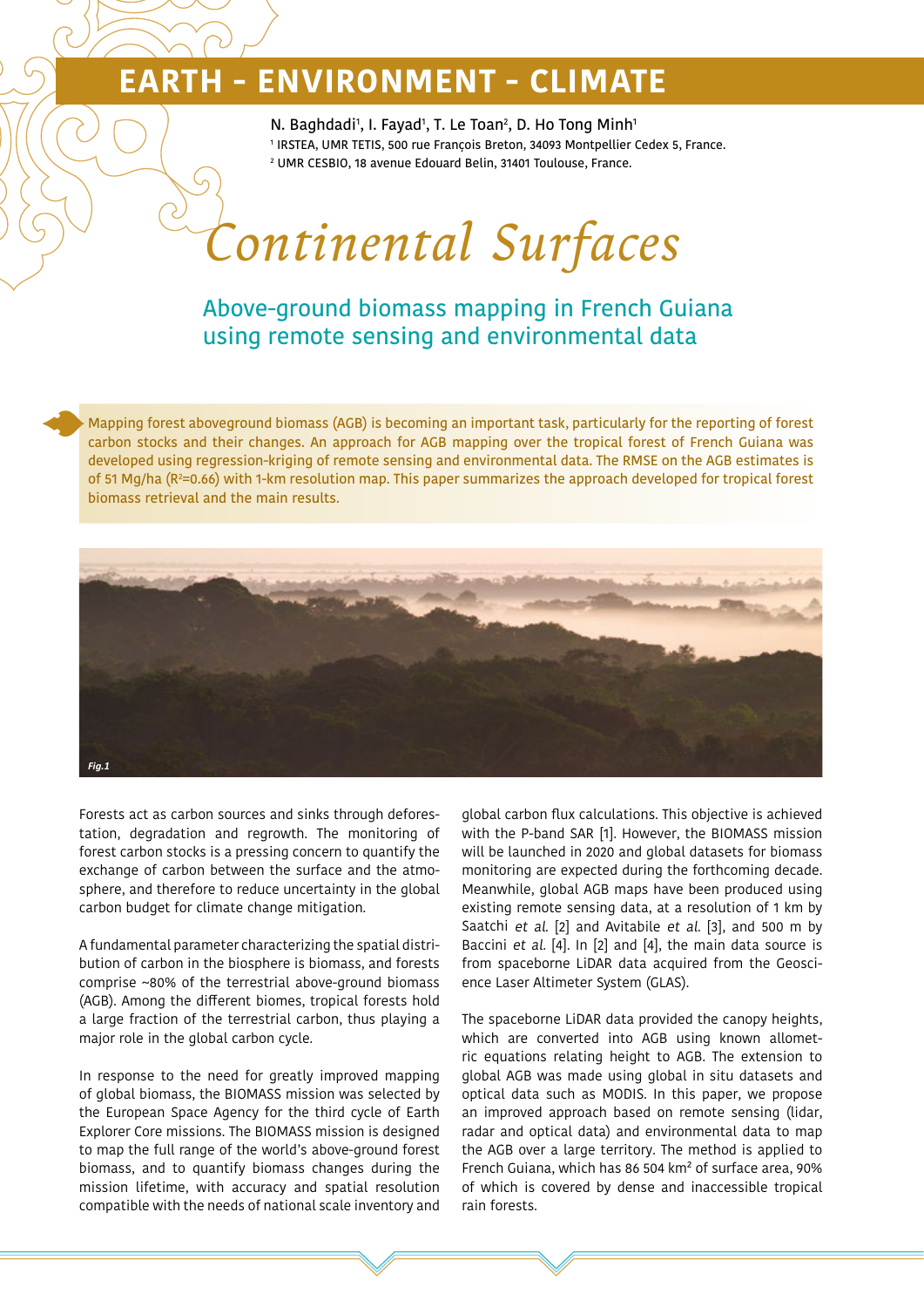

#### **Fig. 1:** French Guiana's forest. © Thierry Montford

**Fig. 2:** A 1-km resolution AGB map of French Guiana obtained with the regression-kriging technique.

**Fig. 3:** Comparison between AGB estimates obtained with the regressionkriging of GLAS data and AGB estimates obtained from the P-band airborne dataset on two sites in French Guiana (Nouragues and Paracou).

The methodology uses the canopy height map of French Guiana, produced successfully from GLAS data [5, 6] based on the three following steps: (i) finding the best linear regression between GLAS waveform-derived metrics and in situ AGB (for data with a distance between GLAS footprints and in situ AGB of 250 m x 250 m plot); (ii) developing a trend model of AGB data (in situ and the GLAS estimates) with predictors derived from optical (MODIS), radar (PALSAR), and environmental maps; (iii) improving the AGB map precision by incorporating the kriged residuals of the AGB model from step (ii). Steps (ii) and (iii) correspond to a usual kriging-regression approach.

A 1-km resolution AGB map was created with an RMSE of 51 Mg/ha (Fig. 2). The produced AGB map as well as the in situ AGB measurements were compared to three global AGB maps from the studies of Saatchi et al. [2], Baccini et al. [4], and Avitabile et al. [3]. The comparison with in situ data showed that the global maps have large AGB errors over dense tropical forests; they also showed very high bias. For the maps of Saatchi and Baccini, AGB was underestimated by ~45 Mg/ha in comparison to both our map and the in situ AGB measurements. The error was also high, with an RMSE of ~70 Mg/ha. The most recent map [3] has even larger error and bias than the previous maps, with an overestimation of AGB of ~70 Mg/ha and an RMSE > 100 Mg/ha.



The wall-to-wall AGB map was also compared to tomographic P-band radar AGB estimates covering two small sites in French Guiana (Nouragues and Paracou) [7]. The data used to obtain AGB estimates were from the P-band airborne dataset acquired by the Office National d'Études et de Recherches Aérospatiales (ONERA) in 2009, as part of the European Space Agency campaign TropiSAR to support the future BIOMASS mission [8]. The P-band radar AGB estimates were resampled to 1 km by calculating the mean AGB estimates in each 1-kilometer cell. The comparison results showed good agreement with an RMSE on the AGB estimates of 49 Mg/ha (Fig. 3).

#### **REFERENCES**

[1] Le Toan, T., et al. (2011), The BIOMASS mission: Mapping global forest biomass to better understand the terrestrial carbon cycle, Remote sensing of environment, **115(11)**, pp.2850-2860.

[2] Saatchi, S. S., et al. (2011), Benchmark map of forest carbon stocks in tropical regions across three continents. Proceedings of the National Academy of Sciences, **108**, 9899-9904.

[3] Avitabile, V., et al. (2015), An integrated pan-tropical biomass map using multiple reference datasets, Global Change Biology.

[4] Baccini, A. G. S. J., et al. (2012), Estimated carbon dioxide emissions from tropical deforestation improved by carbon-density maps, Nature Climate Change, **2**, 182-185.

[5] Fayad, I., et al. (2016), Regional scale rain-forest height mapping using regression-kriging of spaceborne and airborne LiDAR data: Application on French Guiana, Remote Sensing, **8(3)**, 240, doi: :10.3390/rs8030240.

[6] Fayad, I., et al. (2015), Regional scale rain-forest height mapping using regression-kriging of spaceborne and airborne LiDAR data: Application on French Guiana, International Geoscience and Remote Sensing Symposium (IGARSS 2015), 26 - 31 July 2015, Milan, Italy.

[7] Ho Tong Minh, D., et al. (2014), Relating P-band synthetic aperture radar tomography to tropical forest biomass, IEEE Geoscience and Remote Sensing, **52**, 967-979.

[8] Dubois-Fernandez, P., et al., (2012), The TropiSAR Airborne Campaign in French Guiana: Objectives, Description, and Observed Temporal Behavior of the Backscatter Signal, IEEE Transactions on Geoscience and Remote Sensing, **50**, no. 8, 3328-3241.

81

**OSDAr 2016**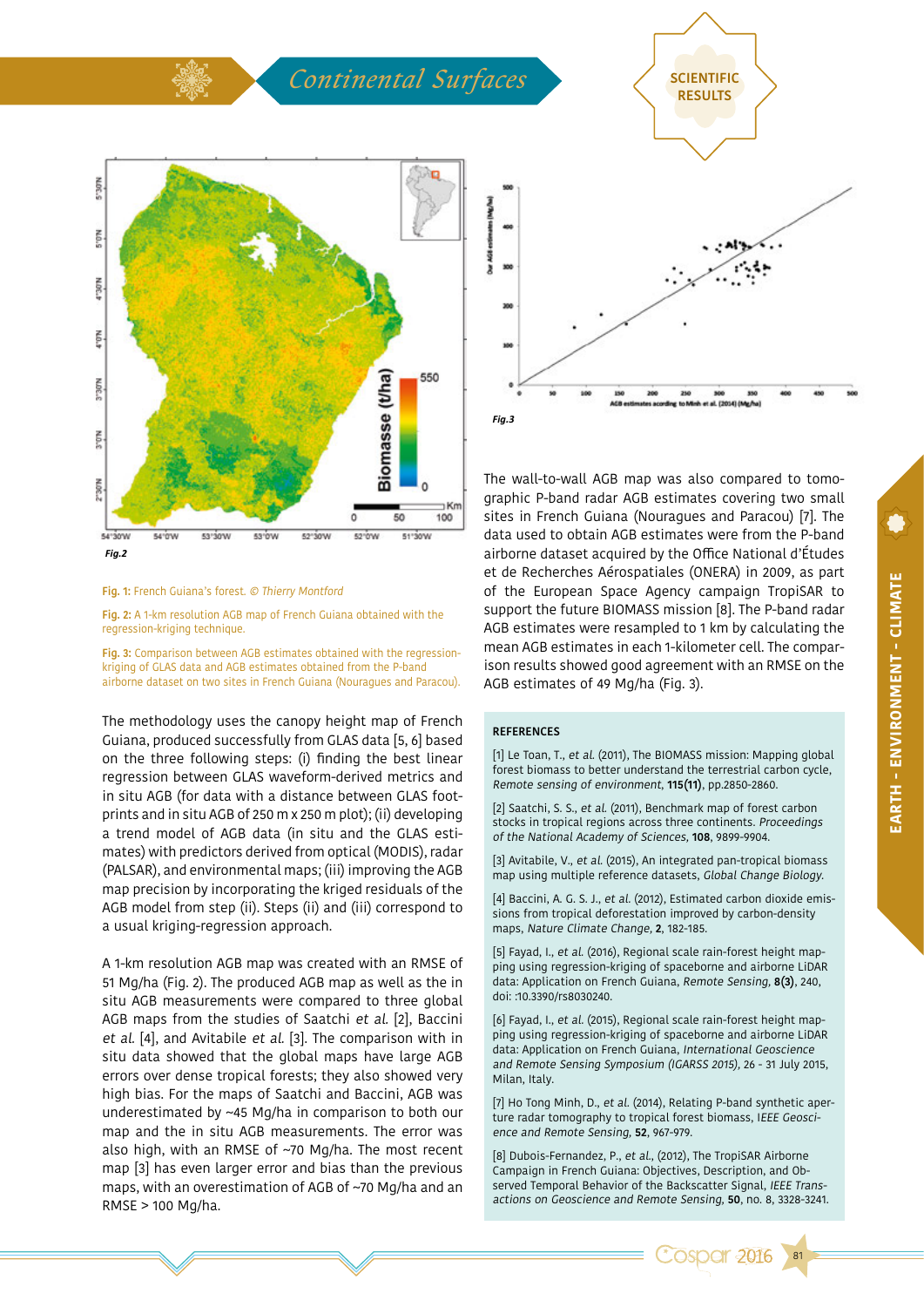C. Vignolles, Continental Surfaces Program Manager CNES, 18 avenue Edouard Belin, 31401 Toulouse, France.

*Continental Surfaces*

Tele-epidemiology – a study of the climate-environment-health relationships

CNES and its partners have developed a conceptual approach called tele-epidemiology which consists in studying the links between the environment, ecosystems, and etiological agents responsible for diseases in human, animal, and plant populations, based on space products truly adapted to the needs of health actors.

Half the world's population is subject to the risk of emerging or re-emerging infectious diseases. The latter are responsible for 14 million deaths every year. According to WHO, they are a leading cause of global mortality as they account for nearly one third of deaths in low-income countries. The context of this situation is a world in transition where rapid environmental changes (climate change, population growth, deforestation and urbanization, agricultural intensification, globalization and increased trade, etc.) foster pathogens and their dispersal, thereby contributing to endemic and emerging diseases in humans, wild or domestic animals and plants. In addition, non-communicable diseases (respiratory and cardiovascular diseases, cancers, etc.) are responsible for a growing number of deaths worldwide according to WHO, and can be caused by organic or inorganic elements in the environment.

### **A conceptual approach of tele-epidemiology at CNES**

Faced with these social challenges, an integrated multidisciplinary research is growing, especially around the concepts of "One Health" and "EcoHealth". This approach combines the physical, biological, social sciences and humanities and aims to understand the mechanisms involved and identify the factors that affect the spread of these pathologies (Fig. 1). These factors can be environmental, climatic, demographic, socio-economic, and/ or behavioral. Some can be identified from space, which requires the development of effective methods to use remote sensing for risk factor characterization, mapping, and monitoring. Data from Earth observation satellites do not directly concern the pathogens which cause the disease, but their environment – they will therefore be used to measure these favorable factors.

CNES and its partners have worked with the countries' health authorities and with local scientists to develop tools to compile entomological risk maps for infectious vector-borne diseases (presence/absence of water points, presence/absence of larvae breeding sites, larval densities and adult mosquito densities) with high spatial and temporal resolution. The effectiveness of risk prevention could be improved by providing health authorities with these maps predicting "when and where" there will be a risk of emergence of the disease vectors and the risk level. If regularly updated, risk maps could provide useful data to optimize vector control measures. This approach was successfully implemented for the Rift Valley Fever in Senegal and for urban malaria in Dakar. It was also tested for rural malaria in Burkina Faso. Today, it is being developed for dengue in Martinique and Guyana.

## **An example of application: the Rift Valley Fiver in Senegal**

The Rift Valley Fever (RVF) is a viral disease transmitted by the bite of mosquitoes. It is considered a major public health issue with a strong socio-economic impact in breeding areas where it occurs. Though it mainly affects animals, humans can also be infected with the disease which results in a severe pathology. It also causes significant economic losses due to death and abortion among RVF-infected livestock.

AdaptRVF is a French-Senegalese partnership project between the Dakar Ecological Monitoring Center and Institut Pasteur, the Directorate of Veterinary Services of Senegal, Météo-France, and CNES. It aims to apply the conceptual approach of tele-epidemiology to RVF in the Sahel region of Ferlo (Senegal), which is regularly affected by the disease. It was funded by the French Ministry of Ecology through its Management and Impacts of Climate Change Program.

RVF emergence corresponds to the conjunction of three factors in time and space: (i) vector proliferation (mainly